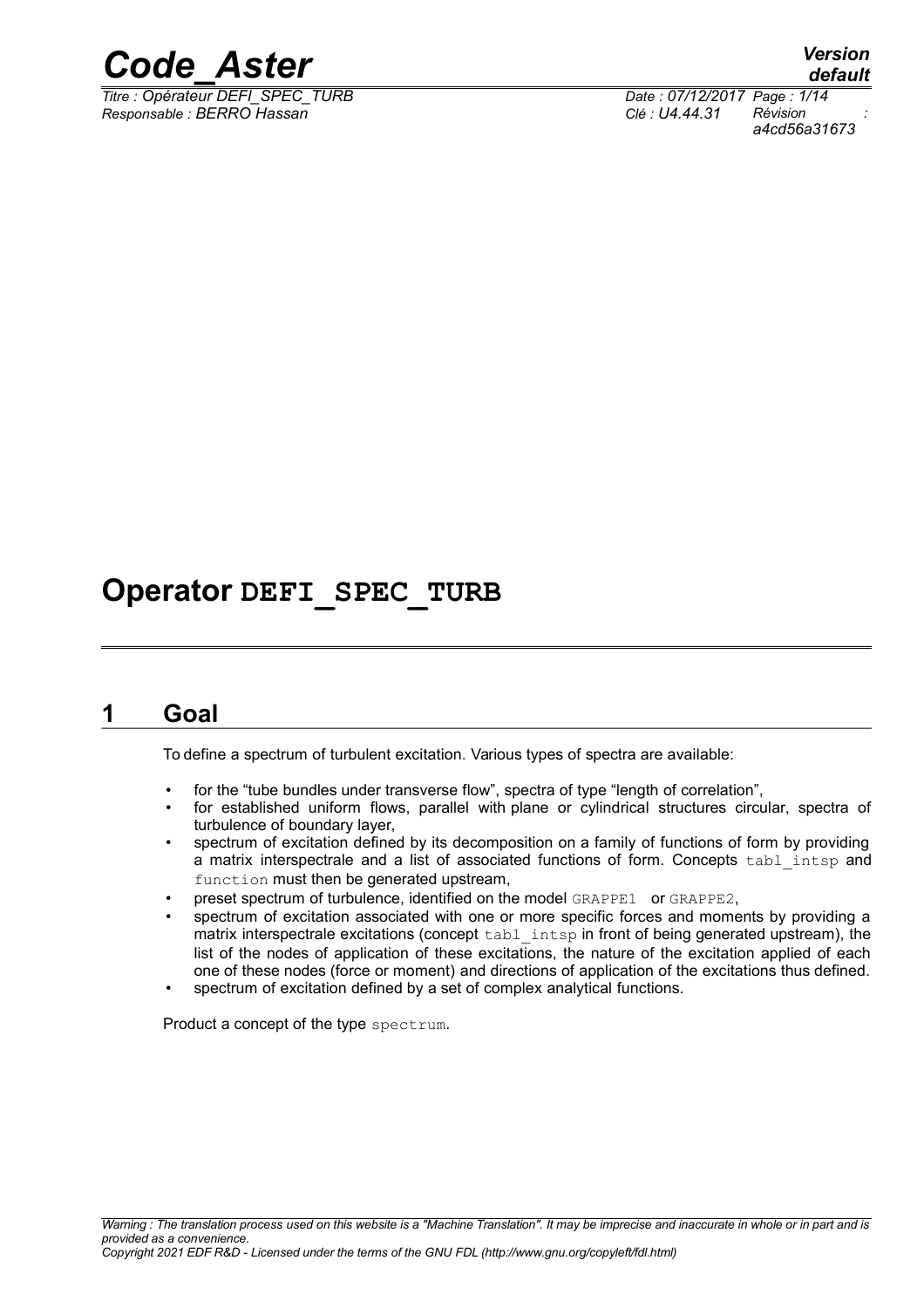*Titre : Opérateur DEFI\_SPEC\_TURB Date : 07/12/2017 Page : 2/14 Responsable : BERRO Hassan Clé : U4.44.31 Révision :*

*default*

*a4cd56a31673*

## **2 Syntax**

|            |                     |   | $spe [spectrum] = DEFI SPEC TURB$      |       |            |                    |                            |
|------------|---------------------|---|----------------------------------------|-------|------------|--------------------|----------------------------|
| $\sqrt{2}$ |                     |   | SPEC LONG COR $1 = F$ (<br>LONG COR    | $=$   |            | lc <sub>1</sub>    | [R]                        |
|            |                     |   | PROF VITE FLUI                         | $=$   |            |                    | profv, [function, formula] |
|            |                     |   | VISC CINE                              | $=$   |            | eps,               | [R]                        |
|            |                     |   | $\,$ ,                                 |       |            |                    |                            |
| $\sqrt{2}$ | SPEC LONG COR $2 =$ |   | $F$ (                                  |       |            |                    |                            |
|            |                     |   | LONG COR                               | $=$   |            | $1c_{\ell}$        | [R]                        |
|            |                     |   | PROF VITE FLUI                         | $=$   |            | profv,             | [function, formula]        |
|            |                     | ♦ | FREQ COUP<br>$\sqrt{2}$                | $=$   |            | 0.1                | [DEFECT]                   |
|            |                     |   | PHI0                                   | $=$   |            | $1.5D-3$           | [DEFECT]                   |
|            |                     |   | BETA                                   | $=$   |            | 2.7,               | [DEFECT]                   |
|            |                     |   | $\sqrt{2}$<br>FREQ COUP                | $=$   |            | frc                | [R]                        |
|            |                     |   | PHI0                                   | $=$   |            | phi0               | [R]                        |
|            |                     |   | BETA                                   | $=$   |            | beta,              | [R]                        |
|            |                     |   | $\,$ ,<br>SPEC LONG COR $3 =$          |       |            |                    |                            |
| $\sqrt{2}$ |                     |   | F(<br>LONG COR                         | $=$   |            | lc <sub>1</sub>    | [R]                        |
|            |                     |   | PROF VITE FLUI                         | $=$   |            | profv,             | [function, formula]        |
|            |                     | ♦ | $\sqrt{2}$<br>FREQ COUP                | $=$   |            | 0.2                | [DEFECT]                   |
|            |                     |   | PHIO 1<br>$=$                          |       |            | $5. D - 3$         | [DEFECT]                   |
|            |                     |   | BETA 1                                 | $=$   |            | 0.5                | [DEFECT]                   |
|            |                     |   | PHIO <sub>2</sub>                      | $=$   |            | $4. D-5$           | [DEFECT]                   |
|            |                     |   | BETA 2                                 | $=$   |            | 3.5,               | [DEFECT]                   |
|            |                     |   | FREQ COUP<br>$\sqrt{2}$                | $=$   |            | frc                | [R]                        |
|            |                     |   | PHIO 1                                 | $=$   |            | phi01              | [R]                        |
|            |                     |   | BETA 1                                 | $=$   |            | beta1              | [R]                        |
|            |                     |   | PHIO <sub>2</sub>                      | $=$   |            | phi02              | [R]                        |
|            |                     |   | BETA 2                                 | $=$   |            | beta2,             | [R]                        |
| $\sqrt{2}$ |                     |   | $\,$ ,<br>SPEC LONG COR $4 =$<br>F(    |       |            |                    |                            |
|            |                     |   | LONG COR                               | $=$   |            | $1c_{\ell}$        | [R]                        |
|            |                     |   | PROF VITE FLUI                         | $=$   |            | profv,             | [function, formula]        |
|            |                     |   | TAUX VIDE                              | $=$   |            | TV,                | [R]                        |
|            |                     | ♦ | $\sqrt{2}$<br>BETA                     | $=$   |            | $2$ .              | [DEFECT]                   |
|            |                     |   | GAMMA                                  | $=$   |            | 4.7                | [DEFECT]                   |
|            |                     |   | 7<br>BETA                              | $=$   |            | beta               | [R]                        |
|            |                     |   | GAMMA                                  | $=$   |            | qamma,             | [R]                        |
|            |                     |   | $\,$ , $\,$                            |       |            |                    |                            |
| $\sqrt{2}$ |                     |   | SPEC CORR CONV $1 = F$ (<br>LONG COR 1 |       | $=$ $\sim$ | 1c1,               | [R]                        |
|            |                     | ♦ | LONG COR 2                             |       |            | $1c2$ ,            | [R]                        |
|            |                     |   | VITE FLUI                              | $=$   |            | $vflui,$ [R]       |                            |
|            |                     | ♦ | FREQ COUP                              | $=$   |            | $FC$ ,             | [R]                        |
|            |                     | ♦ | K                                      | $=$   |            | $5.8D - 3$         | [DEFECT]                   |
|            |                     |   |                                        |       |            | $K_{\ell}$         | [R]                        |
|            |                     |   | D FLUI                                 | $=$   |            | dhyd,              | [R]                        |
|            |                     |   | RHO FLUI                               | $=$   |            | rho f,             | [R]                        |
|            |                     | ♦ | COEF VITE FLUI A =                     |       |            | alpha,             | [R]                        |
|            |                     | ♦ | COEF VITE FLUI O =                     |       |            | beta,              | [R]                        |
|            |                     | ♦ | METHOD                                 | $=$ / |            | 'GENERAL' [DEFECT] |                            |
|            |                     |   |                                        |       | $\sqrt{2}$ | 'CORCOS'           |                            |
|            |                     |   | $)$ ,                                  |       |            | 'AU YANG',         |                            |
|            |                     |   |                                        |       |            |                    |                            |

*Warning : The translation process used on this website is a "Machine Translation". It may be imprecise and inaccurate in whole or in part and is provided as a convenience.*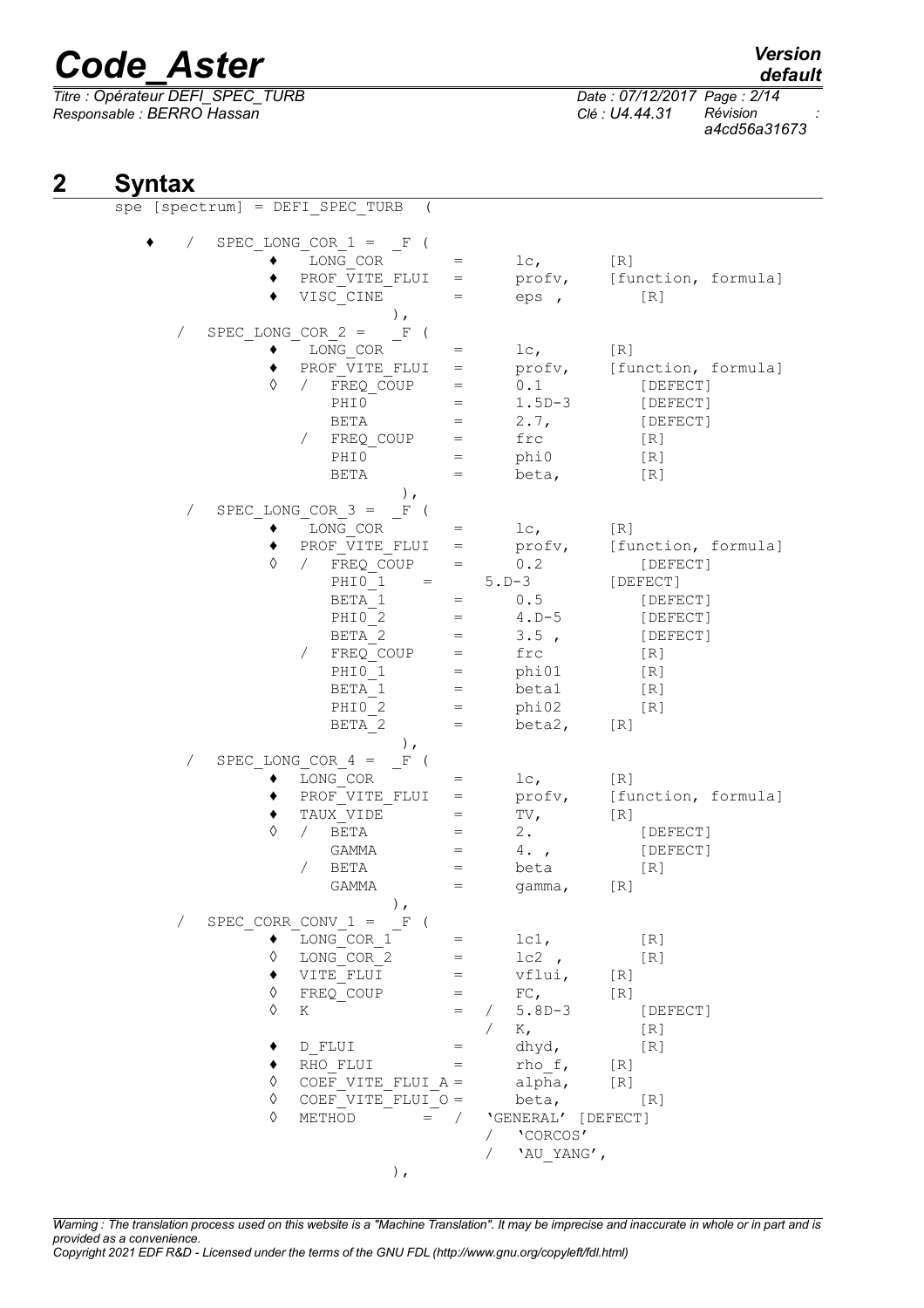| <b>Code Aster</b>                                              |                                                                                                                                                                                                                                           | <b>Version</b><br>default                                                                                                                                                                                                               |
|----------------------------------------------------------------|-------------------------------------------------------------------------------------------------------------------------------------------------------------------------------------------------------------------------------------------|-----------------------------------------------------------------------------------------------------------------------------------------------------------------------------------------------------------------------------------------|
| Titre : Opérateur DEFI_SPEC_TURB<br>Responsable : BERRO Hassan |                                                                                                                                                                                                                                           | Date: 07/12/2017 Page: 3/14<br>Révision<br>Clé : U4.44.31<br>a4cd56a31673                                                                                                                                                               |
| ♦<br>♦                                                         | SPEC CORR_CONV_2 = $_F$ (<br>$FUNCTION =$<br>$\mathtt{VITE\_FLUI} \qquad \qquad = \qquad \mathtt{vflui,}$<br>$FREQ$ COUP $=$<br>$\Diamond$ COEF_VITE_FLUI_A = alpha,<br>$\Diamond$ COEF VITE FLUI $\circ$ = beta, [R]<br>METHOD<br>$\,$ , | fonc, [function, formula]<br>[R]<br>FC,<br>[R]<br>[R]<br>$=$ / $'GENERAL'$ [DEFECT]<br>/ 'CORCOS'<br>/ $'$ AU YANG',                                                                                                                    |
| $\sqrt{2}$                                                     | SPEC CORR_CONV_3 = $_F$ (<br>$\,$ ,                                                                                                                                                                                                       | TABLE FONCTION = fonc, [table fonction]                                                                                                                                                                                                 |
| $\sqrt{2}$                                                     | SPEC FONC FORME $=$ $F($<br>$\sqrt{2}$<br>/ GRAPPE_1 = / $\overline{DEBIT}$ 180'<br>MODEL<br>$\,$ ,                                                                                                                                       | $\texttt{INTE\_SPEC} \quad = \quad \texttt{int\_spec, [intersectrec]}$<br>FUNCTION = $1\_tab\_fonc$ , $[1\_table\_fonction]$<br>/ 'DEBIT 300',<br>GROUP_NO = gno, [gnoeud]<br>CARA_ELEM = will cara,<br>[cara elem]<br>= model, [model] |
| $\sqrt{2}$                                                     | SPEC EXCI_POINT = $_F$ (<br>$\begin{array}{ccc}\n\text{NATURE} & = & \end{array}$<br>$\Box$ ANGLE $\Box$ =<br>GROUP $NO =$<br>GRAPPE 2<br>$\sqrt{2}$<br>$=$<br>RHO FLUI<br>$=$                                                            | INTE_SPEC = int_spec, [interspectre]<br>$1$ <sub>nat</sub> , $[1$ <sup>TXM</sup> ]<br>$l_{\text{theta}}$ , $[l_{\text{R}}]$<br>1_gno, [1_gnoeud]<br>/ 'ASC CEN'<br>$\sqrt{2}$<br>'ASC EXC'<br>'DES CEN'<br>'DES EXC',<br>rho f,<br>[R]  |
|                                                                | $GROUP NO =$<br>CARA ELEM<br>MODEL<br>$\,$ ,                                                                                                                                                                                              | [1_gnoeud]<br>gno,<br>will cara,<br>[cara elem]<br>$\equiv$ 1000 $\pm$<br>[model]<br>model,<br>$=$ $\sim$ $\sim$                                                                                                                        |
| ♦<br>TITLE = title,                                            |                                                                                                                                                                                                                                           | [TXM]                                                                                                                                                                                                                                   |

*a4cd56a31673*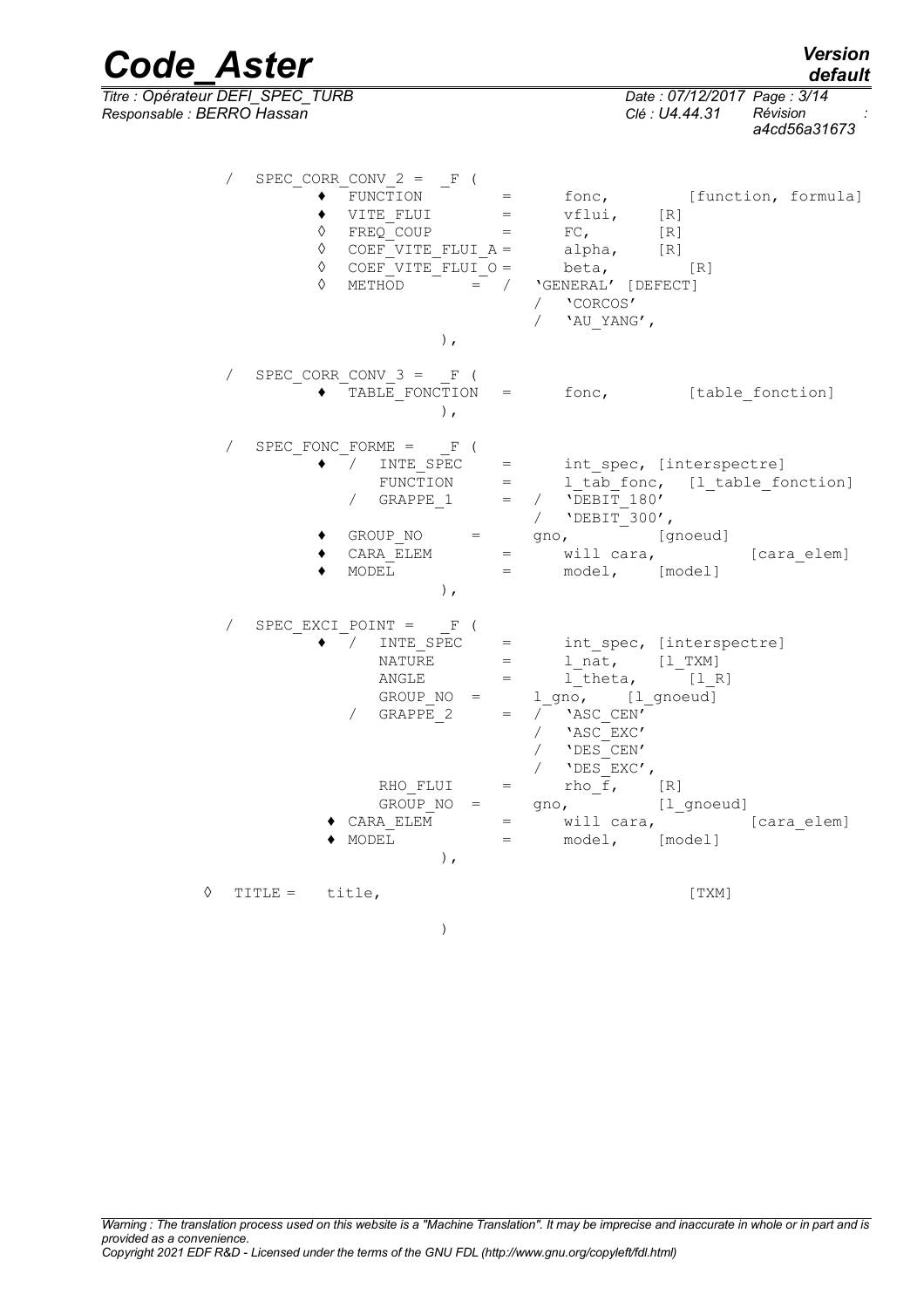*Titre : Opérateur DEFI\_SPEC\_TURB Date : 07/12/2017 Page : 4/14 Responsable : BERRO Hassan Clé : U4.44.31 Révision :*

*a4cd56a31673*

### **3 Operands**

### **3.1 Keywords SPEC\_LONG\_COR\_n**

The definition of a spectrum of excitation of type "length of correlation" can be done only by only one occurrence of one of the keywords factors SPEC LONG COR n, corresponding to a zone of the tube defined beforehand by the function indicated in the operand PROF VITE FLUI order DEFI\_FLUI\_STRU [U4.25.01]. Profile speed associated with this zone, pointed out here under the operand PROF VITE FLUI, must be identical to that well informed in DEFI\_FLUI\_STRU [U4.25.01]. The use of spectra of excitation of type "length of correlation" is limited to the configuration "tube bundle under transverse flow" (keyword factor FAISCEAU TRANS of the operator DEFI\_FLUI\_STRU [U4.25.01]).

To carry out a calculation with several zones of excitation, it is necessary to define as many spectra as there are zones. The contributions of the various spectra can be then added when the excitation is projected on modal basis by the order PROJ\_SPEC\_BASE [U4.63.14]. However, it is not possible in this order to combine spectra of type "length of correlation" with spectra of another type (SPEC\_CORR\_CONV\_n, SPEC\_FONC\_FORME OF SPEC\_EXCI\_POINT).

The four spectra standard "length of correlation" have definite values by default. The definition of new coefficients is delicate, in particular with regard to the model 3 for which there exist conditions of connection between the lines determined by the coefficients.

The general analytical form of models 1 to 4 is the following one:

$$
S(s_1, s_2, f_r) = S(f_r) \cdot \exp\left(\frac{-|s_2 - s_1|}{\lambda_c}\right)
$$

with:

 $S(s_{1,} s_{2,} f_{r})$ 

interspectre adimensional of turbulence between two points of curvilinear X- $\textsf{coordinates} \;\left(s_{1,} s_{2}\right)$  ;

*S f r*

autospectre of turbulence;



function of space correlation and  $\Lambda_c$  length of correlation.

The spectrum is defined according to a reduced frequency *f r* (Strouhal number). For a tube under transverse flow, the expression of *f r* is the following one:

$$
f_r = \frac{f \cdot de}{V_g}
$$

 $f$  is the dimensioned frequency,  $de$  the diameter external of the tube  $\overline{V}_g$  and the average transverse speed of the fluid along the structure, which will be recovered in the operator PROJ SPEC BASE [U4.63.14] via the concept [melasflu] product by the operator CALC\_FLUI\_STRU [U4.66.02].

*Warning : The translation process used on this website is a "Machine Translation". It may be imprecise and inaccurate in whole or in part and is provided as a convenience. Copyright 2021 EDF R&D - Licensed under the terms of the GNU FDL (http://www.gnu.org/copyleft/fdl.html)*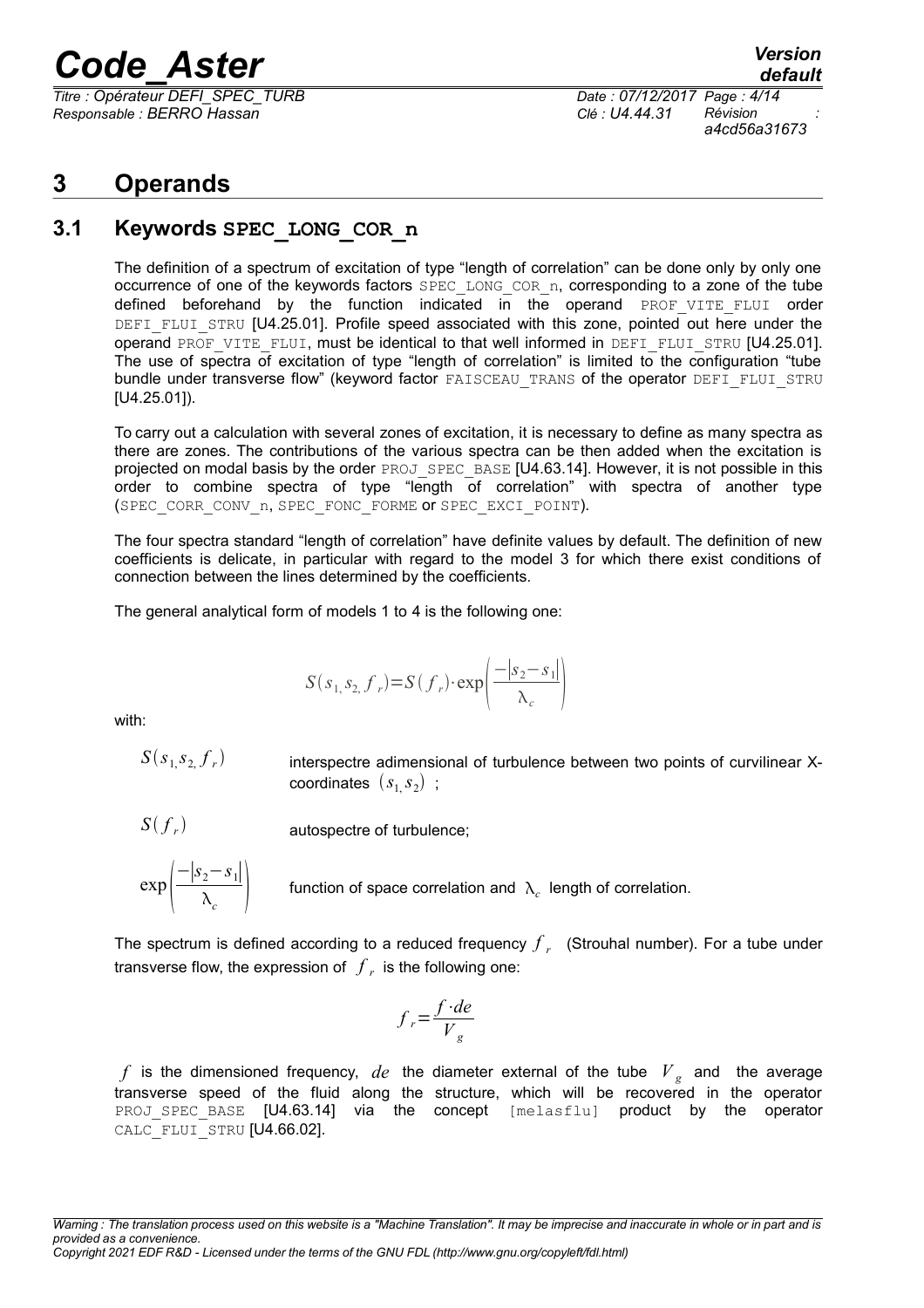*Titre : Opérateur DEFI\_SPEC\_TURB Date : 07/12/2017 Page : 5/14 Responsable : BERRO Hassan Clé : U4.44.31 Révision :*

*a4cd56a31673*

*default*

#### **3.1.1 Analytical expression of the spectra of the type SPEC\_LONG\_COR\_1**

♦ / SPEC\_LONG\_COR\_1

Keyword factor corresponding to the first model of spectrum with length of correlation.

♦ LONG\_COR = lc

Length of correlation.

PROF VITE FLUI = profv

Name of the profile speed corresponding to the zone where is applied the turbulent excitation.

 $VISC$   $CINE$  = eps

Kinematic viscosity of the fluid.

$$
S(f_r) = \frac{\Phi_0}{\left[1 - \left[\frac{f_r}{f_{rc}}\right]^{\beta/2}\right]^2 + 4e^2 \left[\frac{f_r}{f_{rc}}\right]^{\beta/2}}
$$

with:  $\Phi_0\!=\!\Phi_0(R_e)$  polynomial of the 5<sup>ième</sup> degree.  $\beta = \beta(R_e)$ 

$$
\varepsilon = \varepsilon(R_e)
$$
  

$$
f_{rc} = 0.2
$$

If 
$$
1,5.10^4 < R_e \le 5.10^4
$$
:

$$
\Phi_0 = 1,3.10^{-4} \left[ 20,42 - 14.10^{-4} R_e - 9,81.10^{-8} R_e^2 + 11,97.10^{-12} R_e^3 - 35,95.10^{-17} R_e^4 + 34,69.10^{-22} R_e^5 \right]
$$

If  $R_e > 5.10^4$  :  $\Phi_0 = 38,6075$ 

| If $R_e \leq 3,5.10^4$                  | $\varepsilon = 0.7 \quad \beta = 3$ |
|-----------------------------------------|-------------------------------------|
| If not if $3,5.10^4 < R_e \le 5,5.10^4$ | $\varepsilon = 0.3$ $\beta = 4$     |
| If not                                  | $\varepsilon = 0,6$ $\beta = 4$     |

### **3.1.2 Analytical expression of the spectra of the type SPEC\_LONG\_COR\_2**

/ SPEC\_LONG\_COR\_2

Keyword factor corresponding to the second model of spectrum with length of correlation.

♦ LONG\_COR = lc Length of correlation.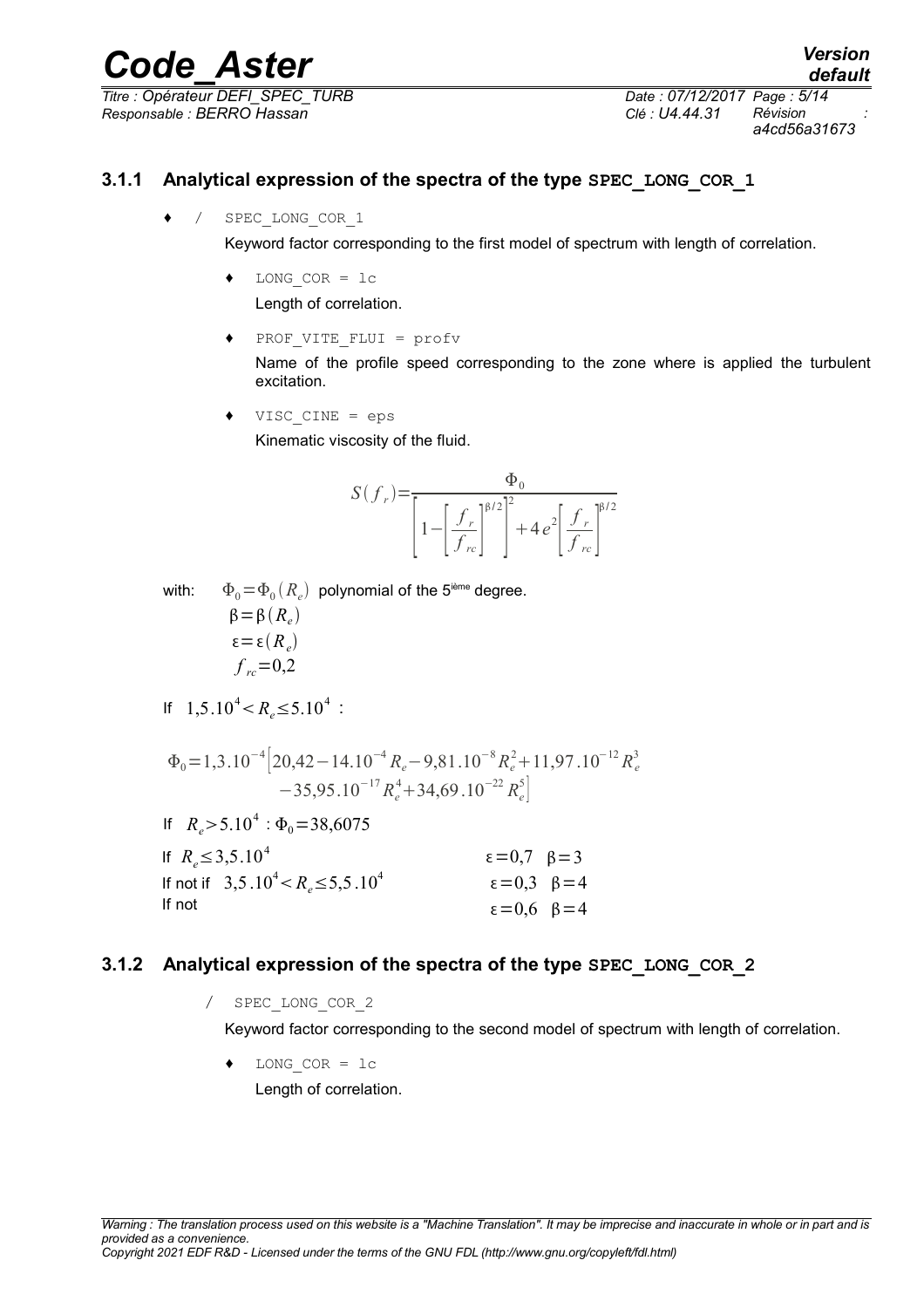# *Code*<br>*Confinateur DEFI SPEC TURB*<br>*Confinateur DEFI SPEC TURB*<br>*Confinateur DEFI SPEC TURB*

*Titre : Opérateur DEFI\_SPEC\_TURB Date : 07/12/2017 Page : 6/14 Responsable : BERRO Hassan Clé : U4.44.31 Révision :*

*a4cd56a31673*

*default*

♦ PROF\_VITE\_FLUI = profv

Name of the profile speed corresponding to the zone where is applied the turbulent excitation.

◊ / FREQ\_COUP = frc

Reduced frequency of cut.

 $PHI0 = phi0$  $BETA = beta$ 

Coefficients of the spectrum.

**Note:**

*If the user informs one of these operands, it must obligatorily inform the two others, in order to have coherent values.*

*If the user does not inform any of the three operands, the values by default are used.*

$$
S(f_r) = \frac{\Phi_0}{1 + \left[\frac{f_r}{f_{rc}}\right]^{\beta}}
$$

The values of the parameters by default are:  $\Phi_0\!=\!1,\!5.10^{-3}$  ,  $\beta\!=\!2,\!7$  ,  $\left.f_{\mathit{rc}}\!=\!0,\!1\right.$ 

#### **3.1.3 Analytical expression of the spectra of the type SPEC\_LONG\_COR\_3**

/ SPEC\_LONG\_COR\_3

Keyword factor corresponding to the third model of spectrum with length of correlation.

LONG  $COR = lc$ 

Length of correlation.

♦ PROF\_VITE\_FLUI = profv

Name of the profile speed corresponding to the zone where is applied the turbulent excitation.

◊ / FREQ\_COUP = frc

Reduced frequency of cut.

```
PHIO 1 = \text{phi}01BETA 1 = \text{beta1}PHIO 2 = \text{phi}02BETA 2 = \beta
```
Coefficients of the spectrum.

#### **Note:**

*The five operands must be used simultaneously. If one is indicated, the others also owe the being. The values by default are used when the user did not inform any of the five operands.*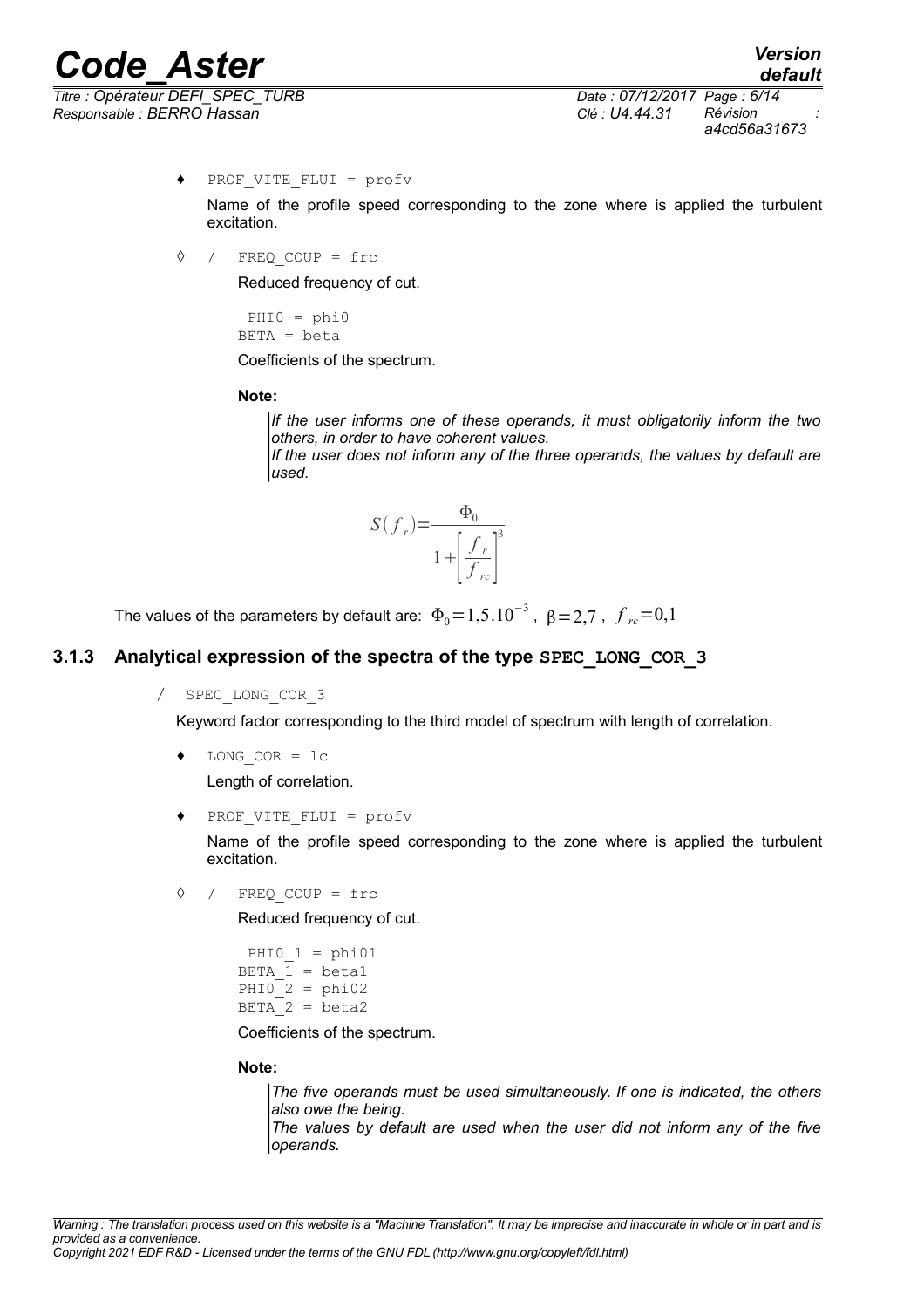*Responsable : BERRO Hassan Clé : U4.44.31 Révision :*

*Titre : Opérateur DEFI\_SPEC\_TURB Date : 07/12/2017 Page : 7/14 a4cd56a31673*

*default*

$$
S(f_r) = \frac{\Phi_0}{f_r^{\beta}}
$$
 with  $\begin{cases} \Phi_0 = \Phi_0(f_{rc}) \\ \beta = \beta(f_{rc}) \end{cases}$  where  $f_{rc} = 0, 2$ 

If 
$$
f_r \le f_{rc}
$$
  $\Phi_0 = 5.10^{-3} \beta = 0.5$   
If not  $\Phi_0 = 4.10^{-5} \beta = 3.5$ 

#### **3.1.4 Analytical expression of the spectra of the type SPEC\_LONG\_COR\_4**

/ SPEC\_LONG\_COR\_4

Keyword factor corresponding to the fourth model of spectrum with length of correlation.

LONG  $COR = lc$ 

Length of correlation.

PROF VITE FLUI = profv

Name of the profile speed corresponding to the zone where is applied the turbulent excitation.

TAUX VIDE = TV

Rate of vacuum (diphasic flow).

◊ / BETA = beta

 $GAMMA = \gamma$ amma

Coefficients of the spectrum.

#### **Note:**

*If the user informs one of these two operands, it must obligatorily inform the other.*

*If none of the two operands is indicated, the values by default are used.*

$$
S(f_r) = \frac{\Phi_0}{(f_r)^{\beta} (\rho_v^{\gamma})} \quad \text{with} \quad \begin{cases} \Phi_0 = \frac{1}{6,8.10^{-2}} \cdot 10^{\Phi} \\ \Phi = A \cdot \tau_v^{0.5} - B \cdot \tau_v^{1.5} + C \cdot \tau_v^{2.5} - D \cdot \tau_v^{3.5} \end{cases}
$$

 $\tau_{\rm \nu}$  indicate the rate of vacuum; *A*=24,042*; B*=−50,421*;C*=63,483*; D*=33,284

The values by default of the exhibitors are  $\beta = 2$  and  $\gamma = 4$ .

$$
\rho_{v} \text{ is the volume throughout: } \rho_{v} = \rho_{m} \times V = \sum_{i=N_d}^{N_f} \rho_{e} \frac{(x_i)}{N_n} \times V
$$

where *V* indicate the speed of the fluid for which the fluid study of interaction - structure was conducted and  $\left|N\right|_n$  the number of points taken into account over the excited length. The speed of the fluid will be recovered in the operator PROJ\_SPEC\_BASE [U4.63.14] via the concept [melasflu] product by the operator CALC\_FLUI\_STRU [U4.66.02].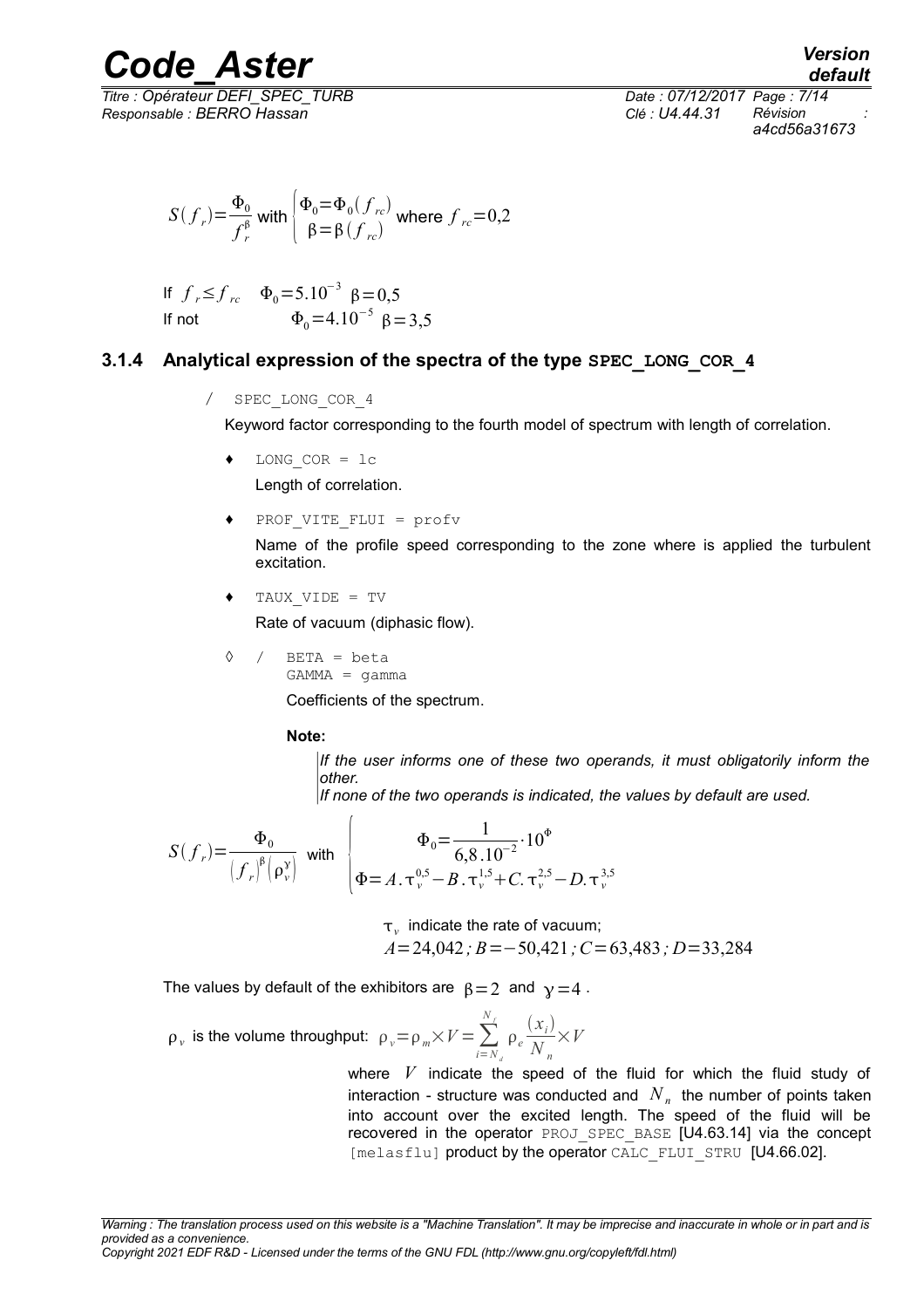*Titre : Opérateur DEFI\_SPEC\_TURB Date : 07/12/2017 Page : 8/14 Responsable : BERRO Hassan Clé : U4.44.31 Révision :*

*a4cd56a31673*

### **3.2 Keywords SPEC\_CORR\_CONV\_n**

The keywords factors SPEC CORR CONV 1 and SPEC CORR CONV 2 allow respectively to define spectra of turbulence of boundary layer and a function of the unspecified frequency. SPEC CORR CONV 3 leave to the user the whole control of the definition of the inter-spectrum, by using analytical functions gathered in a table.

#### **Theoretical precise details:**

• In the case of a plane structure subjected to a parallel turbulent flow, which one wishes to know the spectral response with this excitation, the model of correlation of CORCOS introduced a function of correlation between two points  $x$  and  $x'$  on the plane structure, type

$$
r(\omega, x, x') = \exp\left(\frac{-|x - x'|}{\lambda_1}\right) \times \exp\left(\frac{-|y - y'|}{\lambda_2}\right) \times \cos\left(\frac{\omega(x - x')}{U_c}\right)
$$
  
In the basic model of concos, one has  

$$
\lambda_1 = \frac{1}{k_L} \text{ avec } k_L = 0, 1 \cdot \frac{\omega}{U_c}
$$

$$
\lambda_2 = \frac{1}{k_T} \text{ avec } k_T = 0, 55 \cdot \frac{\omega}{U_c}
$$

*x* is the axis parallel with the flow.

 $\gamma$  is the axis perpendicular to the flow.

 $\overline{U}_c$  is the convective speed of the swirls. It is allowed that it represents between 60 and 70% the speed of the fluid. By default, one goes it equal to 65% faster of the fluid.

In the case of a circular cylindrical structure subjected to an axial flow, the model of correlation of AU YANG introduced a function of correlation between two points defined by:

$$
r(\omega, x, x') = \exp\left(\frac{-|x - x'|}{\lambda_1}\right) \times \cos\left(\frac{\omega(x - x')}{U_c}\right) \times \exp\left(-R\frac{|\theta - \theta'|}{\lambda'}\right) \times \cos\left(\frac{\omega R(\theta - \theta')}{U_c}\right)
$$

- $\theta$  and  $\theta'$  correspond to the angular positions of the two points of the cylinder to correlate,
- $\overline{x}$  and  $\overline{x}$  *'* indicate the dimensions of the points to correlate,
- $R$  is the ray of the cylinder,
- $\bm{\cdot} \bm{U}_c$  is the axial convective speed of the swirls: it is equal to the product of the coefficient axial speed by the speed of the fluid,
- *U ' c* orthoradiale is convective speed swirls: it is equal to the product of the coefficient speed orthoradiale by the speed of the fluid,
- $\lambda$  and  $\lambda'$  are the lengths of correlation according to the axis and the direction orthoradiale respectively.
- The correlation GENERAL is a function of the type

$$
r(\omega, \mathbf{x}, \mathbf{x}') = \exp\left(\frac{-\|\mathbf{x} - \mathbf{x}'\|}{\lambda}\right) \times \cos\left(\frac{\omega\|\mathbf{x} - \mathbf{x}'\|}{U_c}\right)
$$

- *x* and *x '* are the vectors locating the positions of the two points to be correlated,
- $\cdot$   $\quad$   $U_{c}$  is the convective speed of the swirls,
- $\lambda$  is the length of correlation.

*Warning : The translation process used on this website is a "Machine Translation". It may be imprecise and inaccurate in whole or in part and is provided as a convenience.*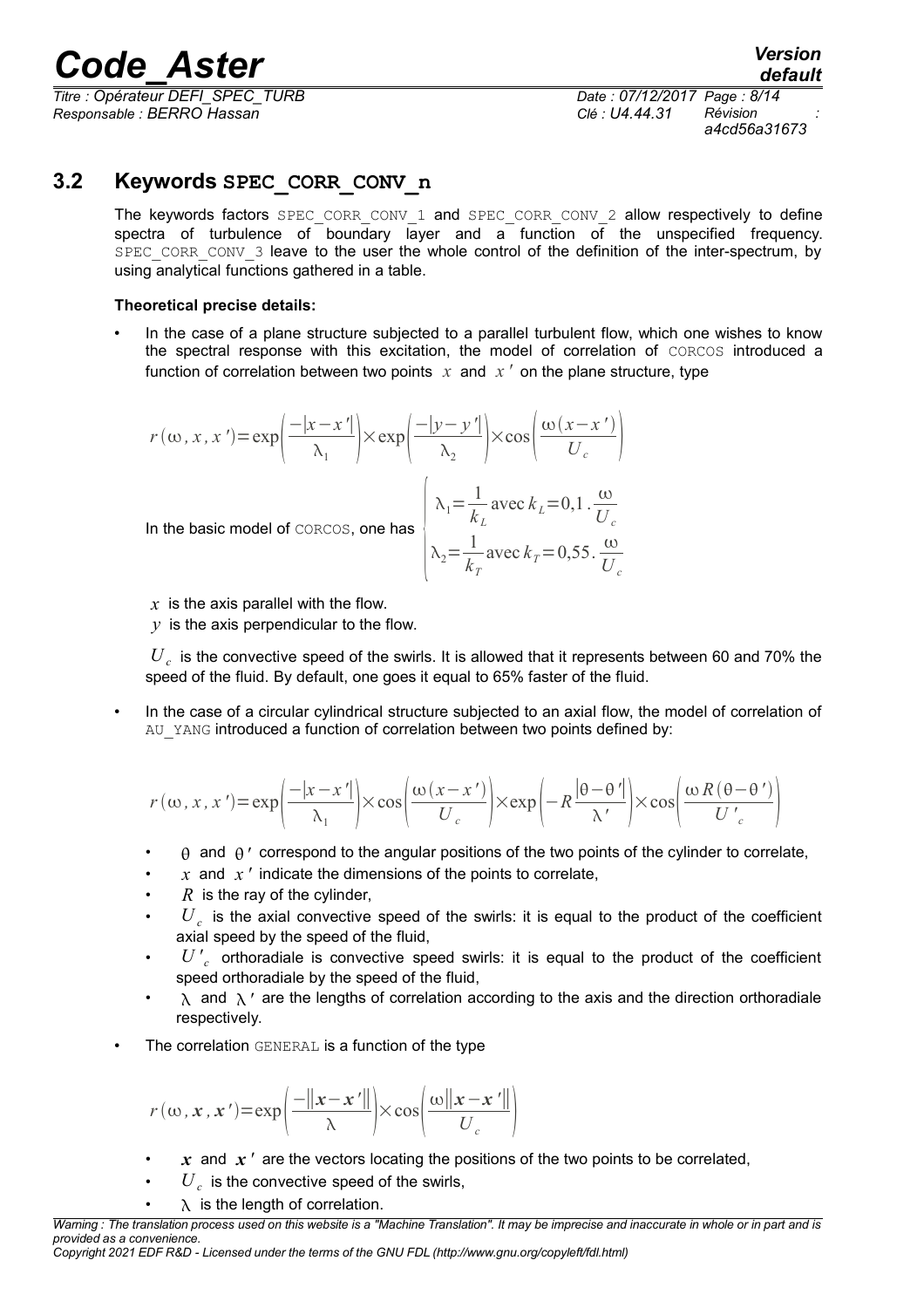# *Code\_Aster*<br> *Conference Conference Crue Berger Crue Date : 07/12/2017 Page : 9/14*

*Titre : Opérateur DEFI\_SPEC\_TURB Date : 07/12/2017 Page : 9/14 Responsable : BERRO Hassan Clé : U4.44.31 Révision :*

*a4cd56a31673*

### **3.2.1 Definition of a spectrum of turbulence of boundary layer**

SPEC CORR CONV 1

Keyword factor corresponding to the first model of spectrum of pressure with length of correlation and speed of convection of the swirls in the fluid.

LONG COR  $1 = lc1$ 

First length of correlation (along the axis parallel with the flow) for the method of AU YANG. Length of correlation of the method GENERAL.

LONG COR  $2 = lc2$ 

Second length of correlation for the method of AU YANG.

VITE FLUI = vflui

Speed of the fluid skirting the studied structure.

◊ FREQ\_COUP = FC

Cut-off frequency of the spectrum. In the case of the method of CORCOS, the value is used  $f_c$ = $10 \frac{U}{d}$  (see notations below) by default.

 $\Diamond$  K = K

Constant giving the amplitude of the spectrum of pressure. By default,  $k$  is worth  $5,8\,10^{-3}$  in units IF.

 $D$  FLUI = dhyd

Hydraulic diameter entering the expression of the amplitude of the spectrum of pressure.

 $RHO$  FLUI = rho f

Density of the fluid.

◊ COEF\_VITE\_FLUI\_A = alpha

Coefficient the convective speed of the swirls in the axial direction (direction of the flow) for the methods of CORCOS, of AU\_YANG.

◊ COEF\_VITE\_FLUI\_O = beta

Coefficient the convective speed of the swirls in the direction orthoradiale with the cylinder, for the method of AU\_YANG.

◊ METHOD = 'GENERAL' or 'CORCOS' or 'AU\_YANG'

Method of correlation determined by the type of the structure which one wants to study the vibrations generated by turbulence. By default, method GENERAL is used.

**Note:**

*In the case of the method of CORCOS , one uses for LONG\_COR\_1 and LONG\_COR\_2 lengths of correlation of the basic model (see [§3.2]).*

*The spectrum of pressure used is of the type*  $S_p(\omega) = K^2(\rho U^2)^2 d^3$  *if*  $f \leq f_c$  *and* 0 pour  $f > f_c$ .

*K indicate the constant of the model, well informed under the operand K . For the model of CORCOS*, *K* is in experiments given and is worth  $K = 5.8 \cdot 10^{-3} s^{1/2} m^{-3/2}$ ;

 *is the density of the fluid, well informed under the operand RHO\_FLUI ;*

- *U is the speed of the fluid, well informed under the operand VITE\_FLUI ;*
- *D is the hydraulic diameter, well informed under the operand D\_FLUI .*

*Copyright 2021 EDF R&D - Licensed under the terms of the GNU FDL (http://www.gnu.org/copyleft/fdl.html)*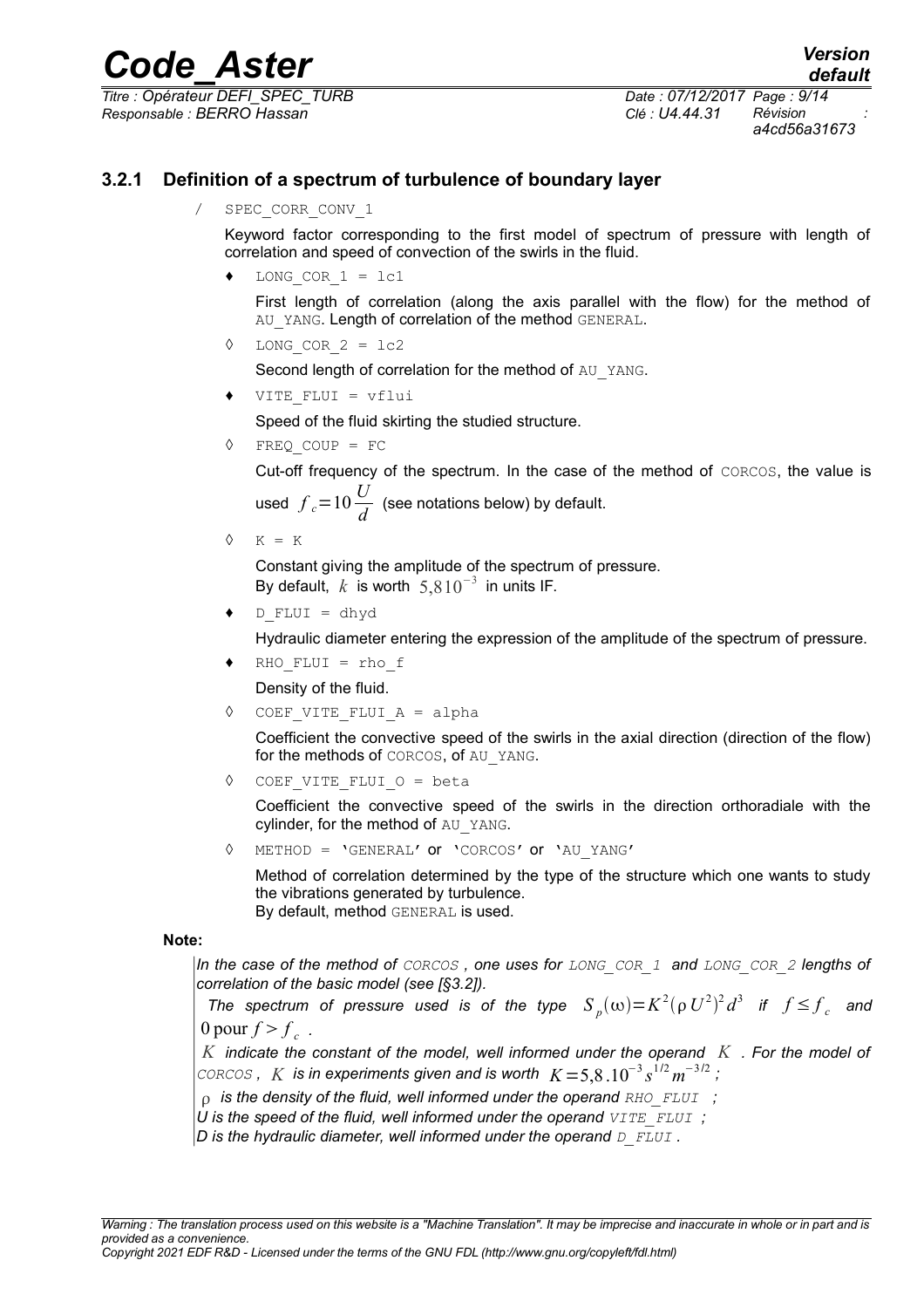*Titre : Opérateur DEFI\_SPEC\_TURB Date : 07/12/2017 Page : 10/14 Responsable : BERRO Hassan Clé : U4.44.31 Révision :*

*default*

#### **3.2.2 Definition of a spectrum of turbulence of a function of the unspecified frequency**

SPEC CORR CONV 2

Keyword factor allowing to define a spectrum of unspecified pressure function of the frequency.

 $FUNCTION = f$ onc

Concept of type function defining the spectrum of pressure according to the frequency, produced by one of the operators DEFI FONCTION [U4.31.02], CALC FONCTION [U4.32.04] or CALC\_FONC\_INTERP [U4.32.01].

VITE FLUI =  $v$ flui

Speed of the fluid skirting the studied structure.

◊ FREQ\_COUP = FC

Cut-off frequency beyond which the function defining the spectrum of pressure is regarded as worthless.

◊ COEF\_VITE\_FLUI\_A = alpha

Coefficient the convective speed of the swirls in the axial direction (direction of the flow).

◊ COEF\_VITE\_FLUI\_O = beta

Coefficient the convective speed of the swirls in the direction orthoradiale with the cylinder, for the method of AU\_YANG.

◊ METHOD = 'GENERAL' or 'CORCOS' or 'AU\_YANG'

Method of correlation determined by the type of the structure which one wants to study the vibrations generated by turbulence. By default, method GENERAL is used.

#### **3.2.3 SPEC\_CORR\_CONV\_3 : definite unspecified spectrum analytically**

/ SPEC\_CORR\_CONV\_3

Keyword factor allowing to define a spectrum on the basis of analytical function.

TABLE FONCTION = table

Concept of the function table type containing the analytical formulas defining the spectrum.

Example of use: one wishes to describe the efforts of pressure induced by an axial flow along a fuel pin in the shape of a spectrum of type "length of correlation" and describing:

- on the one hand decrease of turbulent energy downstream from the grid,
- in addition the dephasing of with the convection of turbulence with the flow.

The length of correlation, and the auto--spectrum depend on the frequency. The analytical formulation suggested is the following one: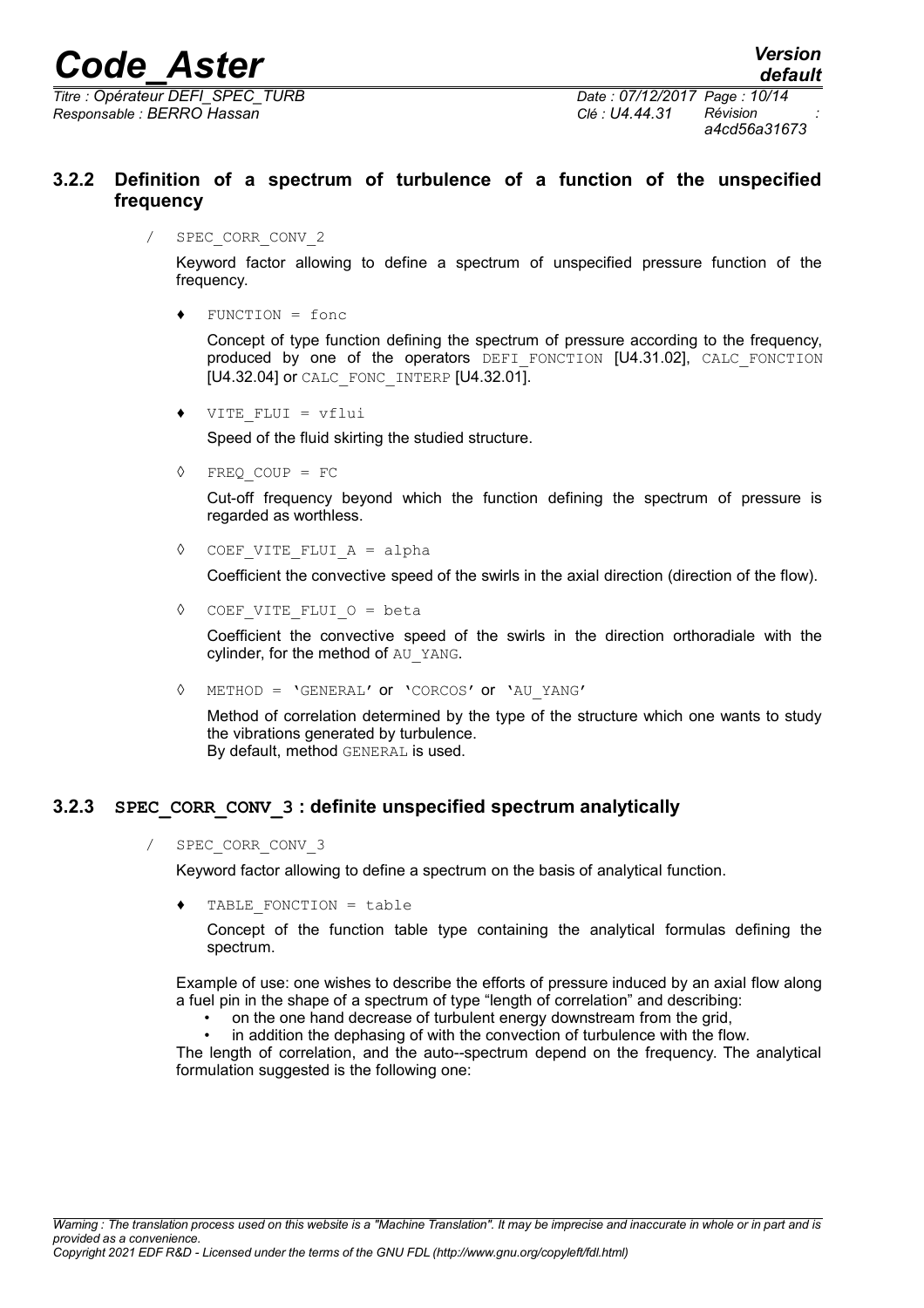*Titre : Opérateur DEFI\_SPEC\_TURB Date : 07/12/2017 Page : 11/14 Responsable : BERRO Hassan Clé : U4.44.31 Révision :*

*default a4cd56a31673*

$$
S_f(\underline{r_1}, \underline{r_2}, \omega) = \begin{cases} S_x = \exp\left(-\frac{|\underline{r_2} - \underline{r_1}|}{\lambda_{cx}(\omega)}\right) \cdot \exp\left(j\omega \frac{z_2 - z_1}{U_c}\right) S_f(\underline{r_1}, \underline{r_1}, \omega) \\ S_y = \exp\left(-\frac{|\underline{r_2} - \underline{r_1}|}{\lambda_{cy}(\omega)}\right) \cdot \exp\left(j\omega \frac{z_2 - z_1}{U_c}\right) S_f(\underline{r_1}, \underline{r_1}, \omega) \end{cases}
$$

 $r_1$  and  $r_2$  are the vectors locating the positions of the two points to be correlated,  $z$  is the direction parallel with the axis of the pencil. One can also add, if it is wished, a term of correlation between the efforts according to *x* and *y* .

The spectrum above is defined in the CAS-test sdll148b with correlated efforts. One proposes here modeling with décorrélés efforts (not of term cross SXY and SYX). In this CAS-test the pencil is directed according to direction Y.

```
SXX = FORMULA (NOM PARA= ('X1', 'Y1', 'Z1', 'X2', 'Y2', 'Z2',
'FREQ'),
             VALE C=' exp (- FREQ/freq0) *
                       exp (distance (X1, Y1, Z1, X2, Y2, Z2) /correl
(FREQ)) *
                       complex (cos (2*pi*FREQ* (Y2 there 1) /Uc),
                              sin (2*pi*FREQ* (Y2 there 1) /Uc)),
SYY = ...# INTER-SPECTRE WITH EFFORTS X AND THERE DECORRELES
```

```
INTESPEC=CRÉA_TABLE (LISTE= (_F (LISTE_K= ('SXX', 'SYY'),
                               PARA=' FONCTION C'),
                             F (LISTE K= ('DX', 'DY'),
                               PARA=' NUMÉRIQUE_ORDRE_I'),
                             \Gamma (LISTE K= ('DX', 'DY'),
                               PARA='<sup>-</sup>NUMÉRIQUE ORDRE J'),),
                     TYPE TABLE=' TABLE FONCTION',
                     FLUID TITRE=' EXCITATION TURBULENTE');
SPECTRE1=DEFI_SPEC_TURB (SPEC_CORR_CONV_3=_F (TABLE_FONCTION = 
                                                            INTESPEC),);
```
The function outdistances was defined in python and gives the distance between two points of respective coordinates  $(x_1, y_1, z_1)$  and  $(x_2, y_2, z_2)$ . The function correl depends exponentially on the frequency.

### **3.3 Keyword SPEC\_FONC\_FORME**

/ SPEC\_FONC\_FORME

Keyword factor allowing to define a spectrum of excitation by its decomposition on a family of functions of form.

 $\bullet$  / INTE SPEC = int spec

Concept of the type interspectre defining a matrix interspectrale excitation. This concept can be produced by the operator LIRE INTE SPEC [U4.36.01] after reading of the matrix interspectrale on external file.

FUNCTION =  $1$  tab fonc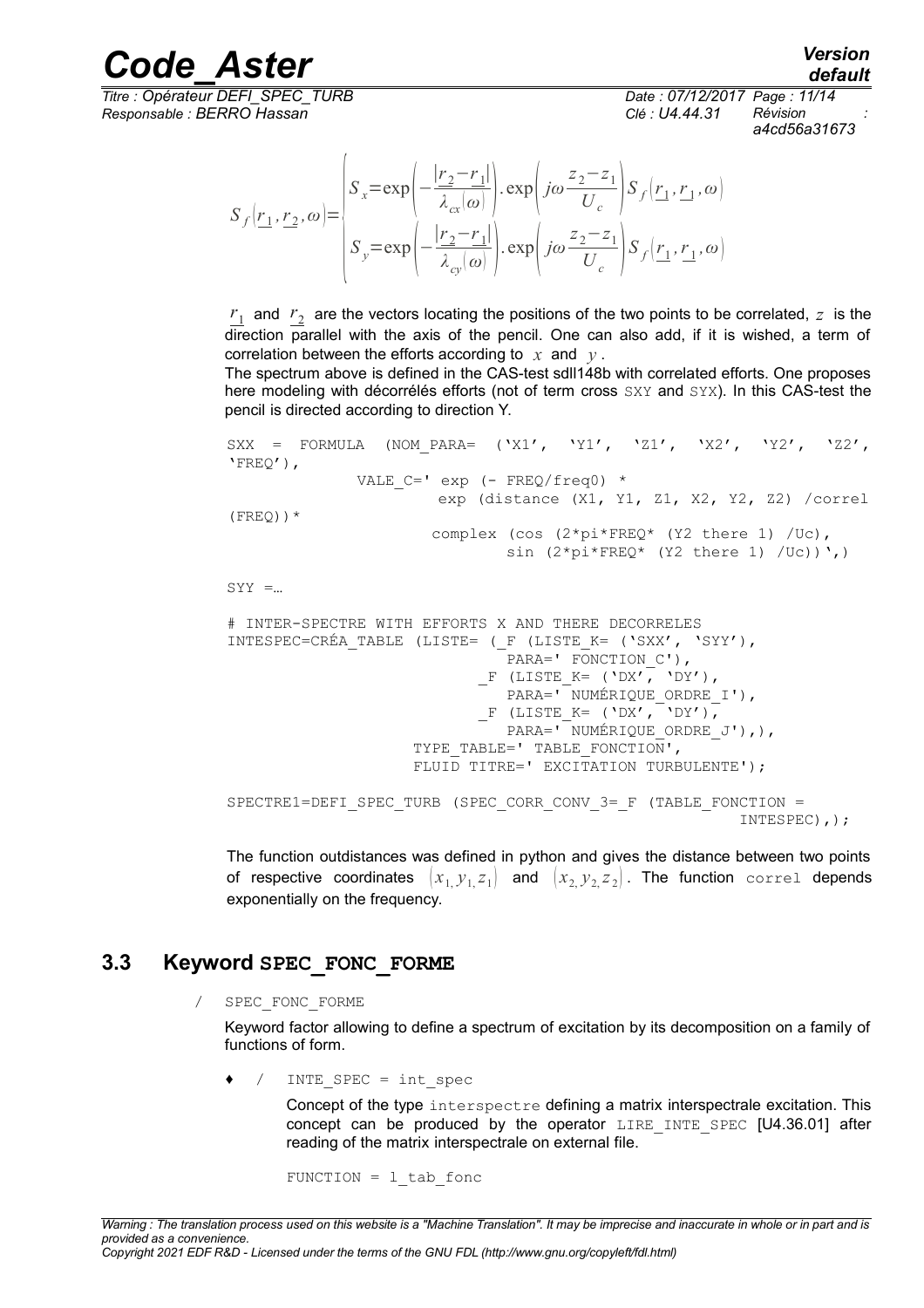*Titre : Opérateur DEFI\_SPEC\_TURB Date : 07/12/2017 Page : 12/14 Responsable : BERRO Hassan Clé : U4.44.31 Révision :*

*a4cd56a31673*

List of concepts of the type table fonction defining the family of functions of form associated with each mode. For each mode, a table is informed containing 2 functions of form in the 2 orthogonal directions with the axis of the telegraphic structure.

/ GRAPPE  $1 = 'DEF1180'$  or 'DEBIT 300'

Two possible choices corresponding to the flows for which the excitation GRAPPE1 was identified.

GROUP NO= gno

Group containing the node of application of the excitation.

 $CARA$  ELEM = will cara

Concept of the type cara elem product by the operator AFFE\_CARA\_ELEM [U4.42.01], defines the affected geometrical characteristics in the elements of the structure. The geometrical characteristics are necessary to the estimate of the hydraulic diameter. Moreover, the concept of the type cara elem bring the relative information to the orientations of the elements.

 $MODEL = model$ 

Concept of the type  $model$  product by the operator  $AFFE$  MODELE [U4.41.01], defines the types of elements assigned to the meshs of the structure.

**Note:**

- *1) The length of application L is characterized in an intrinsic way by the field of definition of the functions of form associated with the excitation. The enforcement zone is centered around the node of application.*
- 2) *The turbulent excitation being able to be developed in a way correlated in the two orthogonal directions with the axis of the telegraphic structure (axis x ), the functions of form are a priori vectors with two components (according to y and z ).*

*, For each mode, two functions of form are thus defined (a following y and a following z ) on the interval*  $(0, L)$  . The functions then passed in a table\_fonction to the operator DEFI\_SPEC\_TURB*. (cf CAS-test sdll116a)*

### **3.4 Keyword SPEC\_EXCI\_POINT**

SPEC EXCI POINT

Keyword factor allowing to define a spectrum of excitation associated with one or more specific forces and moments.

 $\bullet$  / INTE SPEC = int spec

Concept of the type interspectre defining a matrix interspectrale specific excitations. This concept can be produced by the operator LIRE INTE SPEC [U4.56.01] after reading of the matrix interspectrale on external file.

NATURE  $=$  1 nat

List of arguments of type text defining the nature of the excitation of each node of application. The licit arguments are 'FORCE' or 'MOMENT'.

ANGLE =  $1$  theta

List of the angles defining the directions of the vectors forces and moments of each node of application (see diagram).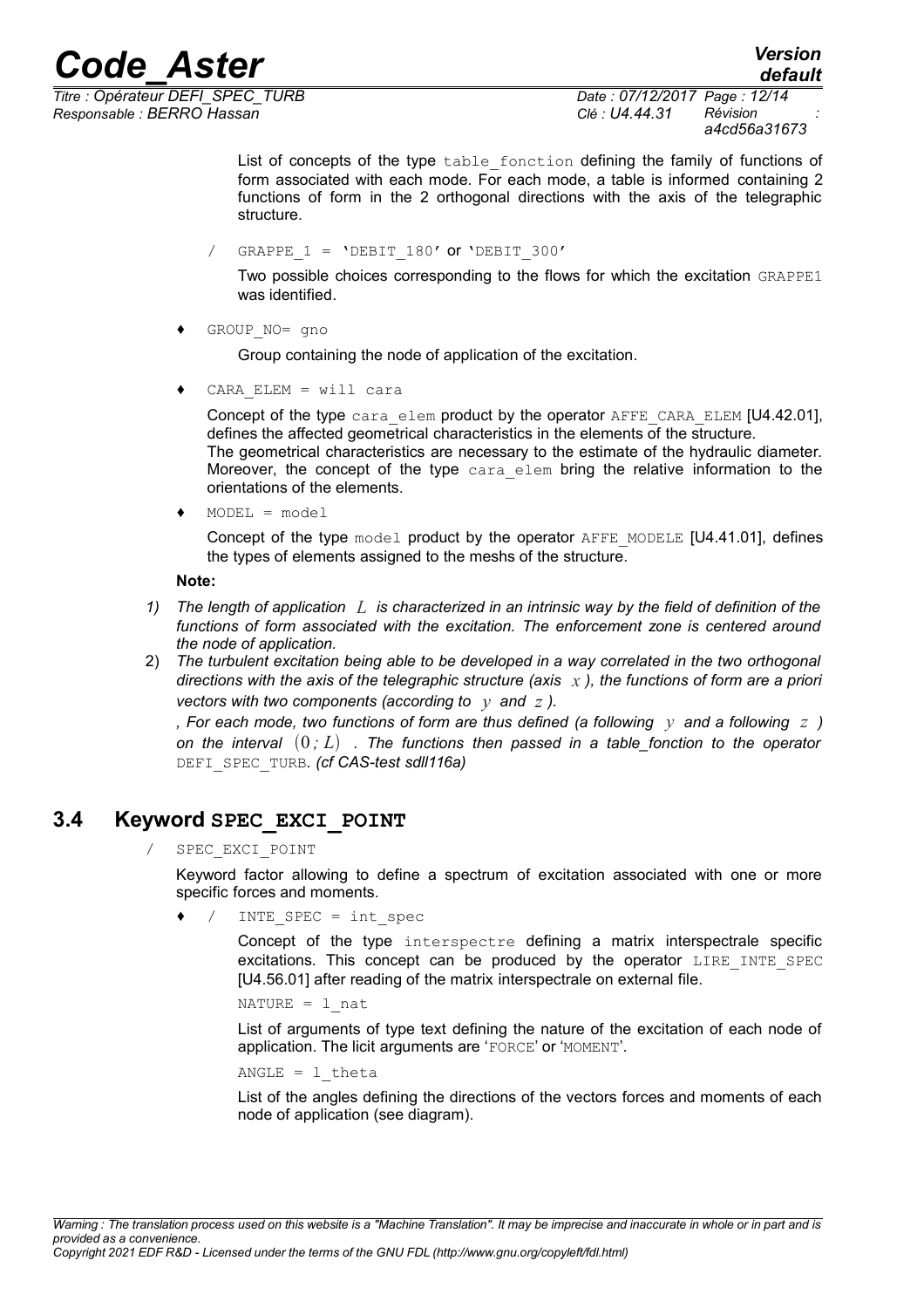

*Responsable : BERRO Hassan Clé : U4.44.31 Révision :*

*Titre : Opérateur DEFI\_SPEC\_TURB Date : 07/12/2017 Page : 13/14 a4cd56a31673*



x (fibre neutre)

The vector force is directed in the plan *P* orthogonal with neutral fibre. In this plan, the azimuth  $\theta$  give the direction of the vector. The angles must be given in **degrees**.

/GROUP  $NO = 1$  gno

List of the groups containing the nodes of application of the excitation.

#### **Note:**

*The matrix interspectrale has as a dimension the number of forces and specific moments applied. The diagonal terms of this matrix characterize the autospectres of these excitations.*

*The lists defining the nodes of application, the nature and the direction of the imposed excitations must thus be ordered in accordance with the structure of the matrix interspectrale of excitations.*

/ GRAPPE\_2 = 'ASC\_CEN' or 'ASC\_EXC' or 'DES\_CEN' or 'DES\_EXC'

Four possible choices corresponding to the various experimental configurations for which the excitation GRAPPE2 was identified:

- flow Ascending stem of Centered order,
- flow Ascending stem of Offset order.
- flow Descendant stem of Centered order.
- flow Descendant stem of Offset order.

The excitation GRAPPE2 is characterized by a specific force and a moment applied in the same node, in a homogeneous way in the two orthogonal directions with the axis of the telegraphic structure.

#### RHO\_FLUI = rho\_f

Density of the fluid surrounding the structure.

#### GROUP\_NO= gno

Group containing the node of application of the excitation GRAPPE2.

#### **Note:**

*When one resorts to a spectrum GRAPPE2 preset, the list of nodes waited under the operand GROUP\_NO is reduced to only one element (only one node of application).*